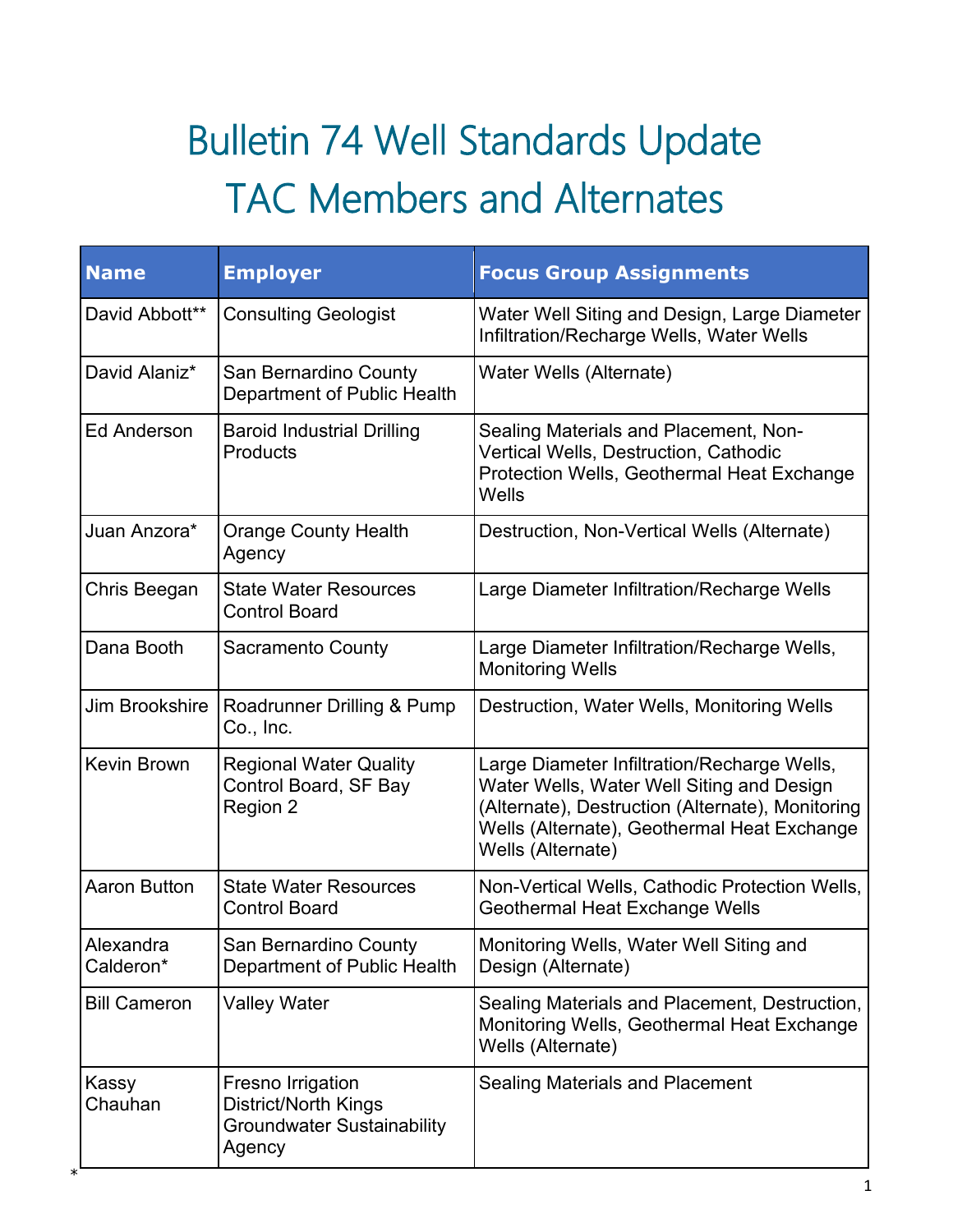| <b>Name</b>                   | <b>Employer</b>                                                           | <b>Focus Group Assignments</b>                                                                                                    |
|-------------------------------|---------------------------------------------------------------------------|-----------------------------------------------------------------------------------------------------------------------------------|
| Tom<br>Christopherson         | <b>Groundwater Solutions</b><br><b>Group LLC</b>                          | Sealing Materials and Placement, Destruction                                                                                      |
| Chris<br>Coppinger            | Geoscience Support Services<br>Inc.                                       | Water Well Siting and Design, Non-Vertical<br>Wells                                                                               |
| <b>Bill De Jong</b>           | <b>Torrent Resources</b>                                                  | Large Diameter Infiltration/Recharge Wells<br>(Alternate)                                                                         |
| <b>Bill DeBoer***</b>         | <b>Montgomery and Associates</b>                                          | Water Well Siting and Design, Water Wells,<br><b>Monitoring Wells</b>                                                             |
| <b>Randy Dockery</b>          | Terracon (formerly with<br><b>Gregg Drilling LLC)</b>                     | Non-Vertical Wells, Monitoring Wells,<br><b>Cathodic Protection Wells, Geothermal Heat</b><br><b>Exchange Wells</b>               |
| <b>Mike Duffy</b>             | <b>Valley Water</b>                                                       | Water Well Siting and Design, Geothermal<br>Heat Exchange Wells, Sealing Materials and<br>Placement (Alternate)                   |
| Adrienne<br><b>Ellsaesser</b> | <b>Blackwater Consulting</b><br>Engineers, Inc.                           | <b>Water Well Siting and Design</b>                                                                                               |
| Anthony<br>Endow              | <b>Solano County</b><br><b>Environmental Health</b>                       | Destruction (Alternate)                                                                                                           |
| <b>Larry Ernst</b>            | <b>Affinity Engineering</b>                                               | Water Well Siting and Design, Water Wells                                                                                         |
| <b>David Field</b>            |                                                                           | Orange County Water District   Large Diameter Infiltration/Recharge Wells                                                         |
| Jim Finegan                   | Kleinfelder, Inc.                                                         | Monitoring Wells (Alternate)                                                                                                      |
| Megan Floyd*                  | <b>Sacramento County</b><br><b>Environmental Management</b><br>Department | Geothermal Heat Exchange Wells (Alternate)                                                                                        |
| Dave Fulton                   | <b>Diamond Well Drilling</b>                                              | Sealing Materials and Placement, Destruction,<br><b>Water Wells</b>                                                               |
| <b>Randy Galisky</b>          | Kinder Morgan                                                             | <b>Cathodic Protection Wells</b>                                                                                                  |
| Jacob<br>Gallagher            | Ellingson-DTD                                                             | Sealing Materials and Placement, Non-<br><b>Vertical Wells</b>                                                                    |
| Christopher<br>Guerre         | CA Department of Toxic<br><b>Substances Control</b>                       | Water Well Siting and Design, Monitoring<br><b>Wells, Sealing Materials and Placement</b><br>(Alternate), Destruction (Alternate) |
| David He                      | <b>Corrosion Plus</b>                                                     | Non-Vertical Wells, Cathodic Protection Wells                                                                                     |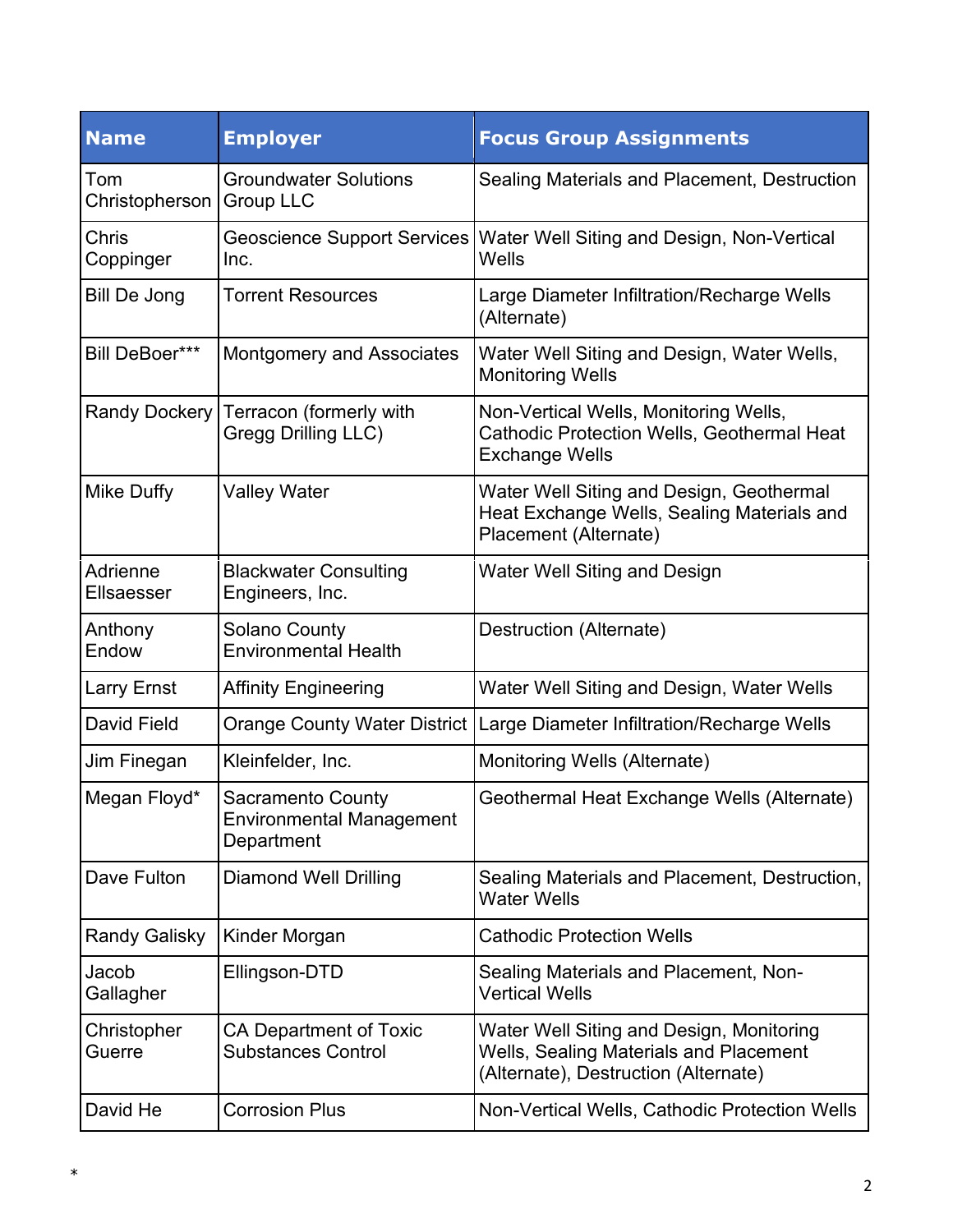| <b>Name</b>                  | <b>Employer</b>                                                           | <b>Focus Group Assignments</b>                                                                            |
|------------------------------|---------------------------------------------------------------------------|-----------------------------------------------------------------------------------------------------------|
| Thomas<br>Henderson          | <b>Eastern Municipal Water</b><br><b>District</b>                         | <b>Water Wells</b>                                                                                        |
| <b>Mark Howard</b>           | Layne Christensen Company                                                 | Water Well Siting and Design, Water Wells                                                                 |
| Erin Huang                   | Jacobs                                                                    | Large Diameter Infiltration/Recharge Wells                                                                |
| Derek Jacks*                 | <b>Sacramento County</b><br><b>Environmental Management</b><br>Department | Geothermal Heat Exchange Wells                                                                            |
| Cade Johnson                 | <b>Coffman Engineers</b>                                                  | <b>Cathodic Protection Wells</b>                                                                          |
| Vicki Jones*                 | <b>Merced County Department</b><br>of Public Health                       | Water Well Siting and Design, Water Wells                                                                 |
|                              | Misty Kaltreider Solano County, Department<br>of Resource Management      | Large Diameter Infiltration/Recharge Wells,<br><b>Destruction, Monitoring Wells</b>                       |
| Kristine Kim*                | Riverside County,<br>Department of Environmental<br>Health                | Sealing Materials and Placement, Cathodic<br>Protection Wells, Destruction (Alternate)                    |
| <b>Russell Kyle</b>          | Kyle Groundwater                                                          | Sealing Materials and Placement, Destruction,<br>Water Wells, Water Well Siting and Design<br>(Alternate) |
| Dave<br>Landino**            | <b>Landino Drilling</b>                                                   | <b>Cathodic Protection Wells</b>                                                                          |
| <b>Bill Leever</b>           |                                                                           | Orange County Water District   Large Diameter Infiltration/Recharge Wells                                 |
| Amanda<br>Magee              | <b>State Water Resources</b><br><b>Control Board</b>                      | Large Diameter Infiltration/Recharge Wells<br>(Alternate)                                                 |
| Mike<br>Maggiora**           | <b>Maggiora Bros. Drilling</b>                                            | Geothermal Heat Exchange Wells, Cathodic<br>Protection Wells (Alternate)                                  |
| <b>Curtis McCalla</b>        | South West Pump & Drilling,<br>Inc.                                       | Sealing Materials and Placement, Large<br><b>Diameter Infiltration/Recharge Wells</b>                     |
| Kevin<br><b>McGillicuddy</b> | Roscoe Moss Company                                                       | Water Wells, Non-Vertical Wells (Alternate)                                                               |
| Dan McGrew                   | <b>Farwest Corrosion</b>                                                  | <b>Cathodic Protection Wells</b>                                                                          |
| <b>Steve McKim</b>           | American Construction and<br>Supply, Inc.                                 | <b>Cathodic Protection Wells</b>                                                                          |
| Tylor<br>McMillan**          | Tylor McMillan's Well<br>Service, LLC                                     | Destruction, Monitoring Wells (Alternate)                                                                 |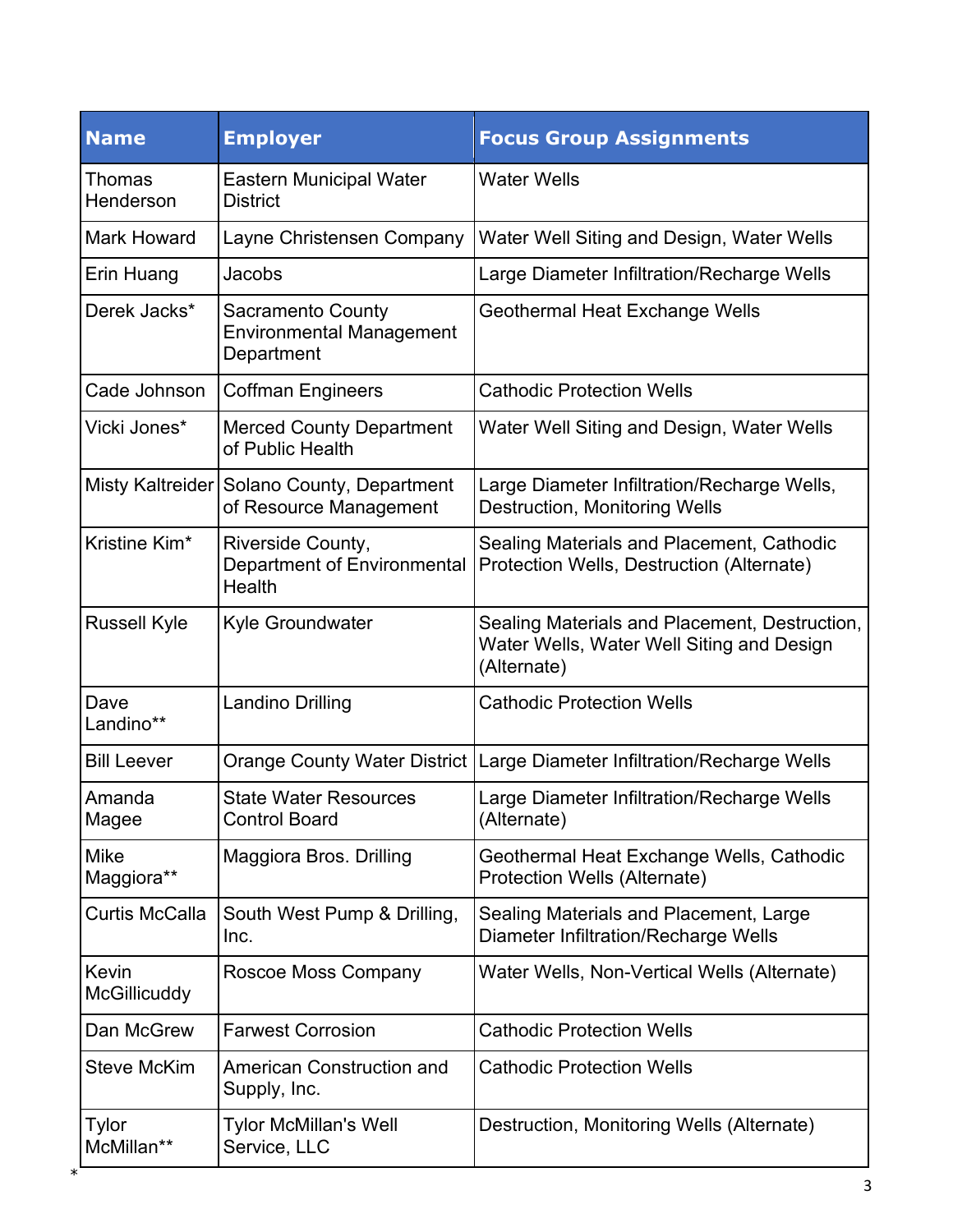| <b>Name</b>               | <b>Employer</b>                                            | <b>Focus Group Assignments</b>                                                                                                      |
|---------------------------|------------------------------------------------------------|-------------------------------------------------------------------------------------------------------------------------------------|
| Lisa Meline               | <b>Meline Engineering</b><br>Corporation                   | Geothermal Heat Exchange Wells                                                                                                      |
| <b>Mark Metzner</b>       | <b>Greensleeves LLC</b>                                    | Geothermal Heat Exchange Wells                                                                                                      |
| Mike Meyer**              | <b>Michael Meyer Well</b><br>Consulting                    | Sealing Materials and Placement (Alternate),<br>Geothermal Heat Exchange Wells (Alternate)                                          |
| Michelle Myers            | <b>Alameda County Water</b><br><b>District</b>             | Large Diameter Infiltration/Recharge Wells,<br><b>Water Wells</b>                                                                   |
| Jane Nguyen*              | <b>Orange County Health Care</b><br>Agency                 | Non-Vertical Wells, Sealing Materials and<br>Placement (Alternate)                                                                  |
| <b>Travis Pacheco</b>     | <b>Torrent Resources</b>                                   | Large Diameter Infiltration/Recharge Wells                                                                                          |
| <b>Keith Packard</b>      | <b>East Bay Municipal Utility</b><br><b>District</b>       | <b>Cathodic Protection Wells</b>                                                                                                    |
| Michael Palmer            | de maximis, inc.                                           | <b>Destruction, Monitoring Wells</b>                                                                                                |
| Joe Parsons               | ClimateMaster, Inc.                                        | Non-Vertical Wells, Geothermal Heat<br><b>Exchange Wells</b>                                                                        |
| <b>Adam Questad</b>       | <b>Geosyntec Consultants</b>                               | Large Diameter Infiltration/Recharge Wells                                                                                          |
| Greg Reyes*               | Riverside County,<br>Department of Environmental<br>Health | Monitoring Wells (Alternate)                                                                                                        |
| Ali Rezvani               | <b>State Water Resources</b><br><b>Control Board</b>       | Sealing Materials and Placement, Water Well<br>Siting and Design, Water Wells                                                       |
| John Ricker*              | County of Santa Cruz Health<br>Service Agency (Retired)    | Large Diameter Infiltration/Recharge Wells,<br>Cathodic Protection Wells (Alternate),<br>Geothermal Heat Exchange Wells (Alternate) |
|                           | Michael Ridder   Pacific Surveys, LLC                      | Sealing Materials and Placement, Water Well<br>Siting and Design (Alternate), Destruction<br>(Alternate)                            |
| Patrick<br>Sarafolean     | Minnesota Department of<br>Health                          | Sealing Materials and Placement, Water Well<br>Siting and Design                                                                    |
| <b>Edd Schofield</b>      | <b>Johnson Screens</b>                                     | <b>Destruction</b>                                                                                                                  |
| <b>Mike</b><br>Schumacher | Pacific Surveys, LLC                                       | Sealing Materials and Placement (Alternate),<br>Water Well Siting and Design, Destruction                                           |
| <b>Scott Seyfried</b>     | <b>State Water Resources</b><br><b>Control Board</b>       | Non-Vertical Wells (Alternate)                                                                                                      |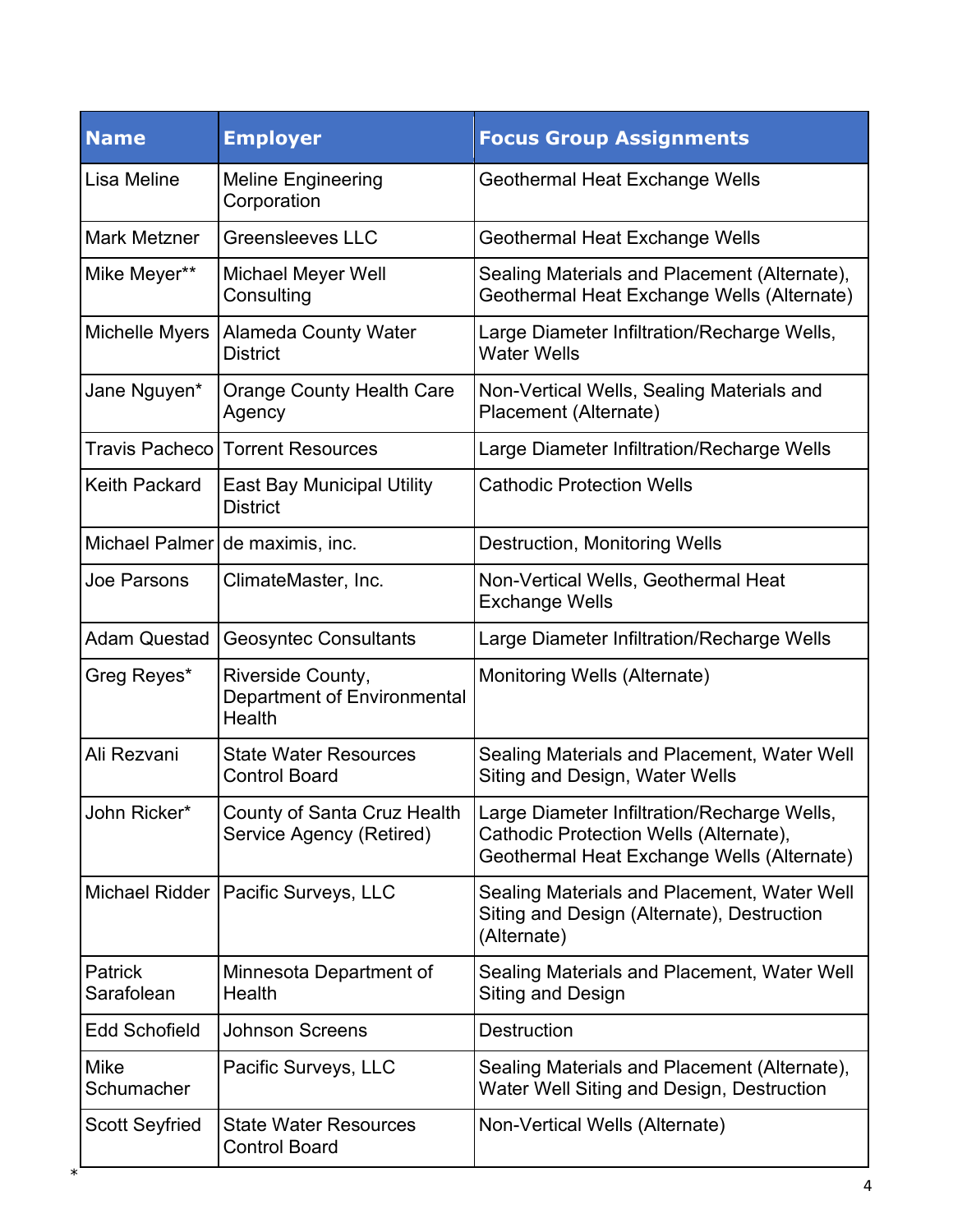| <b>Name</b>          | <b>Employer</b>                                                                 | <b>Focus Group Assignments</b>                                                                                               |
|----------------------|---------------------------------------------------------------------------------|------------------------------------------------------------------------------------------------------------------------------|
|                      | Adnan Siddiqui Regional Water Quality<br>Control Board, Los Angeles<br>Region 4 | Water Well Siting and Design, Destruction,<br>Monitoring Wells, Water Wells (Alternate)                                      |
| <b>Allan Skouby</b>  | GeoPro, Inc.                                                                    | Sealing Materials and Placement, Geothermal<br><b>Heat Exchange Wells</b>                                                    |
| Kit Soo              | <b>Alameda County Water</b><br><b>District</b>                                  | Cathodic Protection Wells, Large Diameter<br>Infiltration/Recharge Wells (Alternate), Water<br>Wells (Alternate)             |
| Ronald<br>Sorenson   | Sorensen Groundwater<br>Consulting, Inc.                                        | <b>Water Wells</b>                                                                                                           |
|                      | <b>Brandon Steets Geosyntec Consultants</b>                                     | Large Diameter Infiltration/Recharge Wells<br>(Alternate)                                                                    |
| <b>Shantel Stone</b> | <b>Baroid Industrial Drilling</b><br>Products                                   | Non-Vertical Wells (Alternate), Cathodic<br>Protection Wells (Alternate), Geothermal Heat<br>Exchange Wells (Alternate)      |
| Jim<br>Strandberg*** | <b>Woodard &amp; Curran</b>                                                     | Sealing Materials and Placement, Large<br>Diameter Infiltration/Recharge Wells,<br><b>Destruction</b>                        |
| <b>Steve Turner</b>  | <b>LADWP</b>                                                                    | <b>Water Wells</b>                                                                                                           |
|                      | Brian Villalobos   Geoscience Support Services   Non-Vertical Wells<br>Inc.     |                                                                                                                              |
| Dave Vossler         | <b>West Yost</b>                                                                | <b>Destruction</b>                                                                                                           |
| Todd Wallbom         | <b>CA Department of Toxic</b><br><b>Substances Control</b>                      | Sealing Materials and Placement, Destruction,  <br>Water Well Siting and Design (Alternate),<br>Monitoring Wells (Alternate) |
| Jeremy Wire**        | Geoconsultants, Inc.                                                            | Sealing Materials and Placement, Monitoring<br>Wells, Water Well Siting and Design<br>(Alternate), Water Wells (Alternate)   |
| Amy Woodrow          | <b>Monterey County Water</b><br><b>Resources Agency</b>                         | Water Well Siting and Design, Water Wells                                                                                    |
| <b>Brian Younkin</b> | Ellingson-DTD                                                                   | Sealing Materials and Placement (Alternate),<br>Non-Vertical Wells (Alternate)                                               |
| Joe Zilles           | Kleinfelder, Inc.                                                               | <b>Monitoring Wells</b>                                                                                                      |

 $\frac{1}{2}$  5 *\* Representing the California Conference of Directors of Environmental Health (CCDEH)*